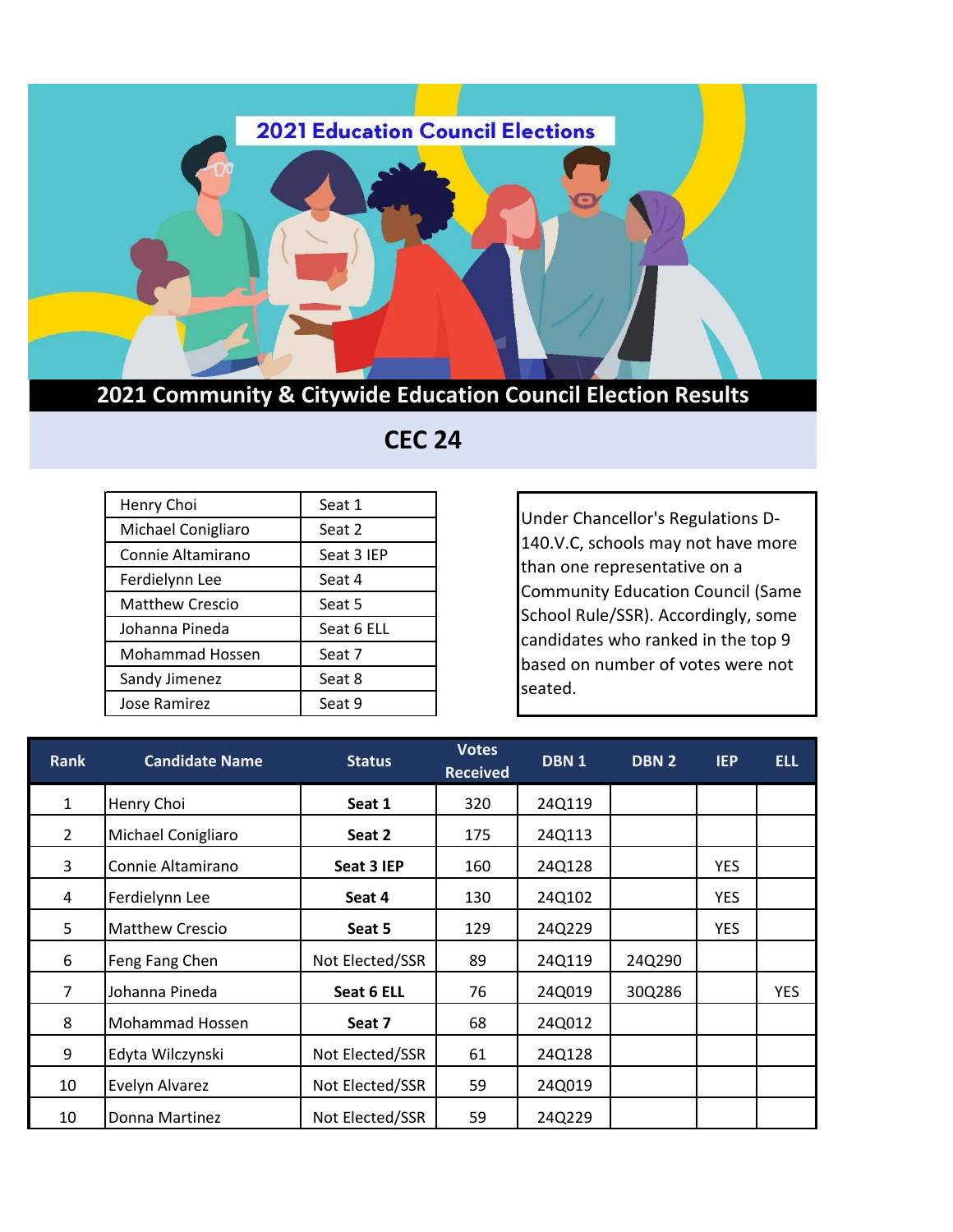| 12 | Michele Ehrlich        | Not Elected/SSR | 54 | 24Q119 |        |  |
|----|------------------------|-----------------|----|--------|--------|--|
| 13 | Stephanie Gonzalez     | Not Elected/SSR | 53 | 24Q019 |        |  |
| 14 | Dmytro Fedkowskyj      | Not Elected/SSR | 52 | 24Q128 |        |  |
| 15 | Andrea Alban           | Not Elected/SSR | 49 | 24Q113 |        |  |
| 15 | Sandy Jimenez          | Seat 8          | 49 | 24Q199 | 24Q125 |  |
| 17 | <b>Jose Ramirez</b>    | Seat 9          | 44 | 24Q290 |        |  |
| 18 | Cheri Carr             | Not Elected     | 41 | 24Q290 |        |  |
| 19 | Carlos Chavez          | Not Elected     | 40 | 24Q014 |        |  |
| 20 | Jacqueline Gonzales    | Not Elected     | 37 | 24Q199 |        |  |
| 21 | <b>Ahmed Aboras</b>    | Not Elected     | 32 | 24Q102 |        |  |
| 22 | Me Me San              | Not Elected     | 31 | 24Q016 |        |  |
| 23 | Tanya Cabrera          | Not Elected     | 29 | 24Q019 |        |  |
| 23 | Rosa Loja              | Not Elected     | 29 | 24Q013 |        |  |
| 23 | Maribel Cabrera        | Not Elected     | 29 | 24Q307 | 27Q650 |  |
| 26 | <b>Tenzin Sangmo</b>   | Not Elected     | 28 | 24Q089 |        |  |
| 26 | Karan Karki            | Not Elected     | 28 | 24Q199 |        |  |
| 26 | Kamal Pathak           | Not Elected     | 28 | 24Q019 |        |  |
| 29 | Felicita Mchugh        | Not Elected     | 25 | 24Q049 |        |  |
| 30 | Mohammed Rahman        | Not Elected     | 24 | 24Q125 |        |  |
| 30 | Erycka Montoya         | Not Elected     | 24 | 24Q211 |        |  |
| 32 | Quais Uddin            | Not Elected     | 22 | 24Q089 |        |  |
| 33 | Joshuah Chrisman       | Not Elected     | 19 | 24Q290 |        |  |
| 33 | Meredyth Holmes        | Not Elected     | 19 | 24Q560 |        |  |
| 35 | Sue Ling Castillo      | Not Elected     | 18 | 24Q110 | 24Q331 |  |
| 35 | Kashen Mohammad        | Not Elected     | 18 | 24Q125 |        |  |
| 35 | Elizabeth Streich      | Not Elected     | 18 | 24Q119 |        |  |
| 38 | Miguel Trujillo        | Not Elected     | 17 | 24Q073 |        |  |
| 39 | Christina Bonet        | Not Elected     | 16 | 24Q093 |        |  |
| 40 | <b>Edward Graciano</b> | Not Elected     | 15 | 24Q012 |        |  |
| 41 | Victoria Heredia       | Not Elected     | 14 | 24Q102 |        |  |
| 41 | Merima Julevic         | Not Elected     | 14 | 24Q128 |        |  |
| 41 | Rachel Pardo           | Not Elected     | 14 | 24Q058 |        |  |
| 44 | Saleque Khan           | Not Elected     | 13 | 24Q013 |        |  |